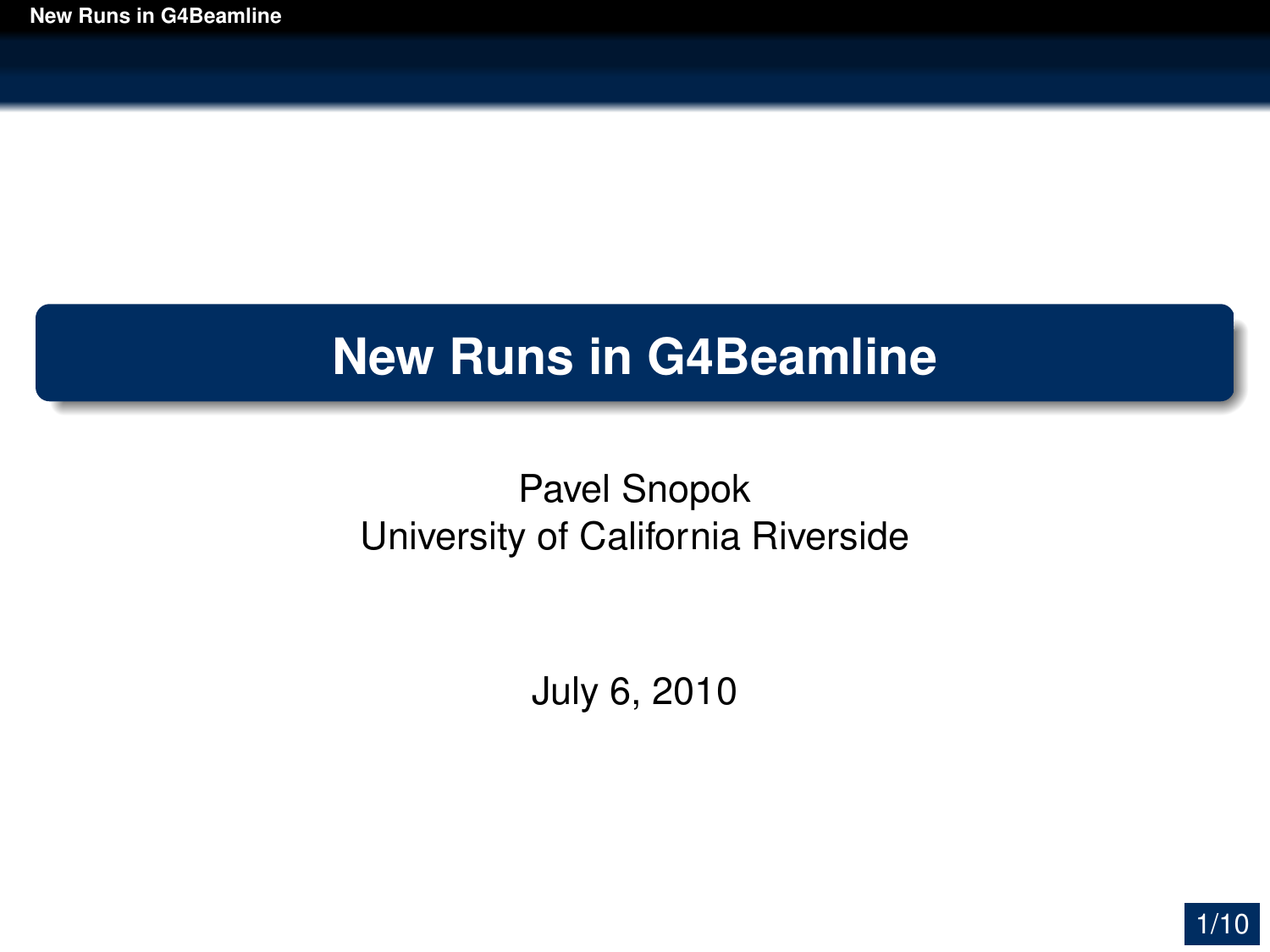**Outline** 







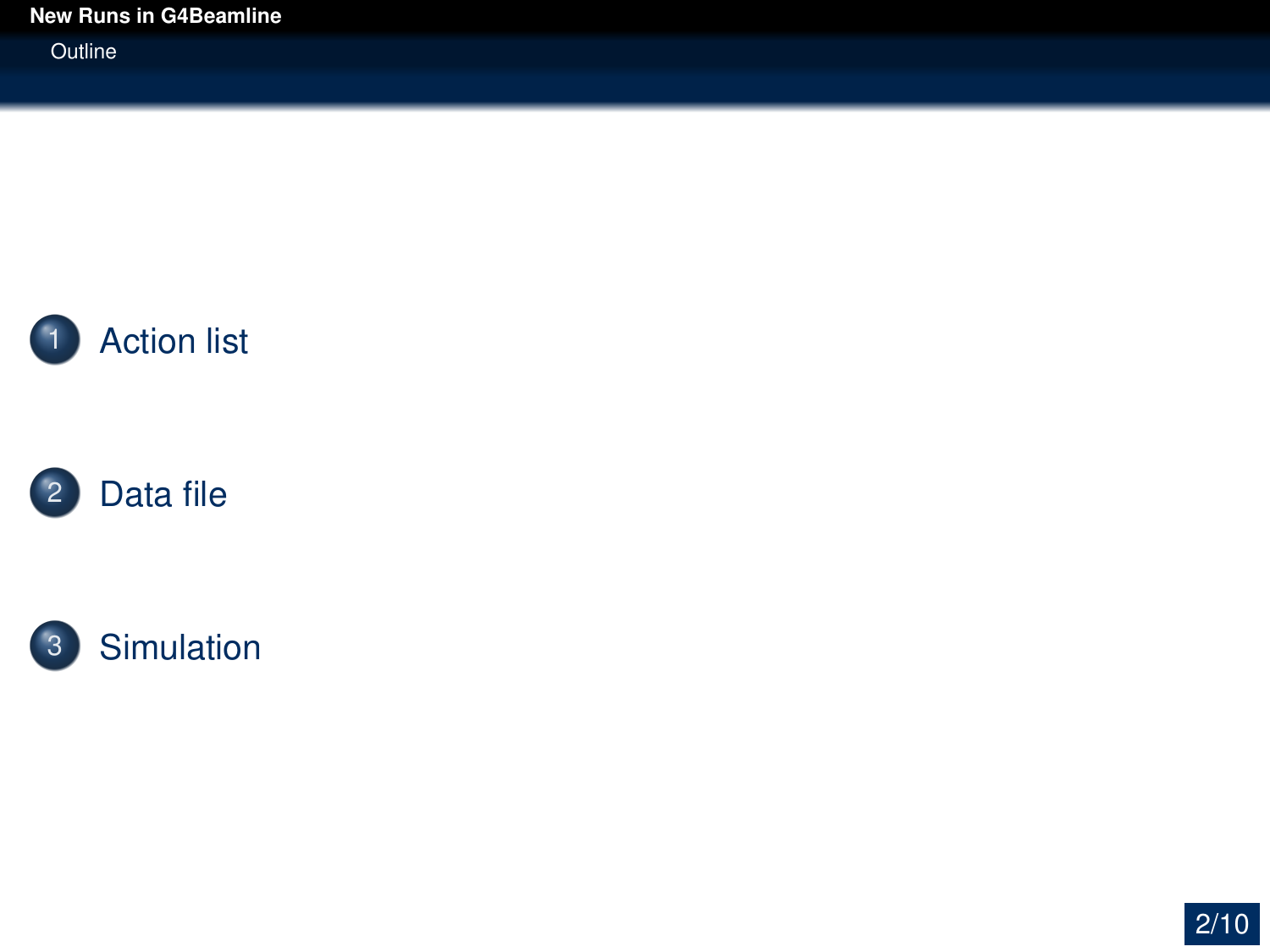# Action list

- Find data files containing both  $\mu^+$  and  $\mu^-$ .
- Find  $\mu/p$  yield.
- Plot emittance graphs, compare to ICOOL.
- <span id="page-2-0"></span>Use larger statistics.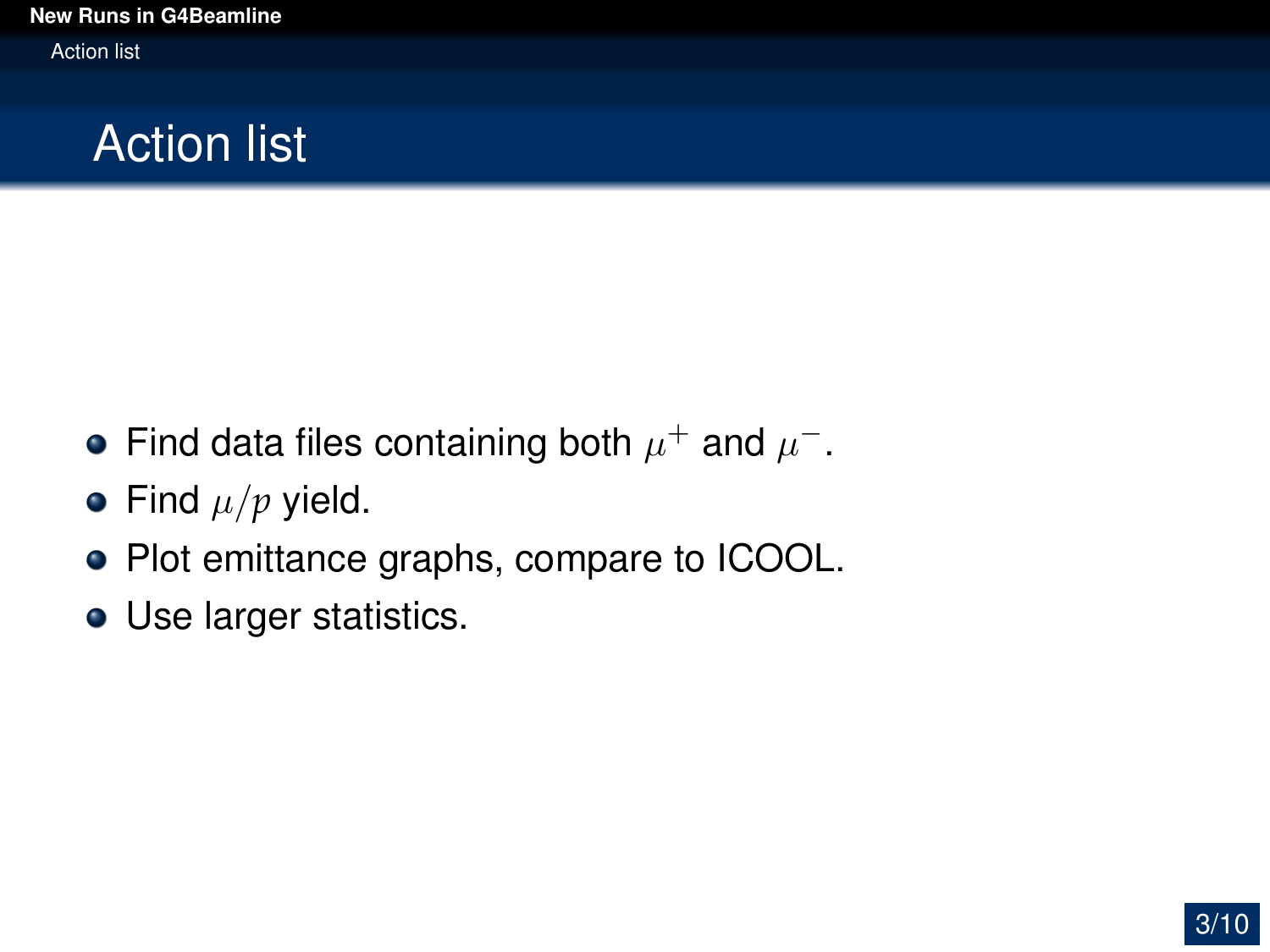## Data file

- Thanks to Harold Kirk I am now using a new initial distribution file containing both positive and negative particles.
- The file header goes "All particles from MARS input of 1e5 protons, 8 GeV on Hg, with 2 ns rms gaussian bunch length".
- <span id="page-3-0"></span>The following table summarizes the particle content of the beam:

| Particle      | Count       |  |  |  |  |
|---------------|-------------|--|--|--|--|
| $p/\bar{p}$   | 52460/405   |  |  |  |  |
| $e^-/e^+$     | 9790/9798   |  |  |  |  |
| $\pi^-/\pi^+$ | 17909/16933 |  |  |  |  |
| $\mu^-/\mu^+$ | 2357/2325   |  |  |  |  |
| $K^-/K^+$     | 66/851      |  |  |  |  |
| Total:        | 112894      |  |  |  |  |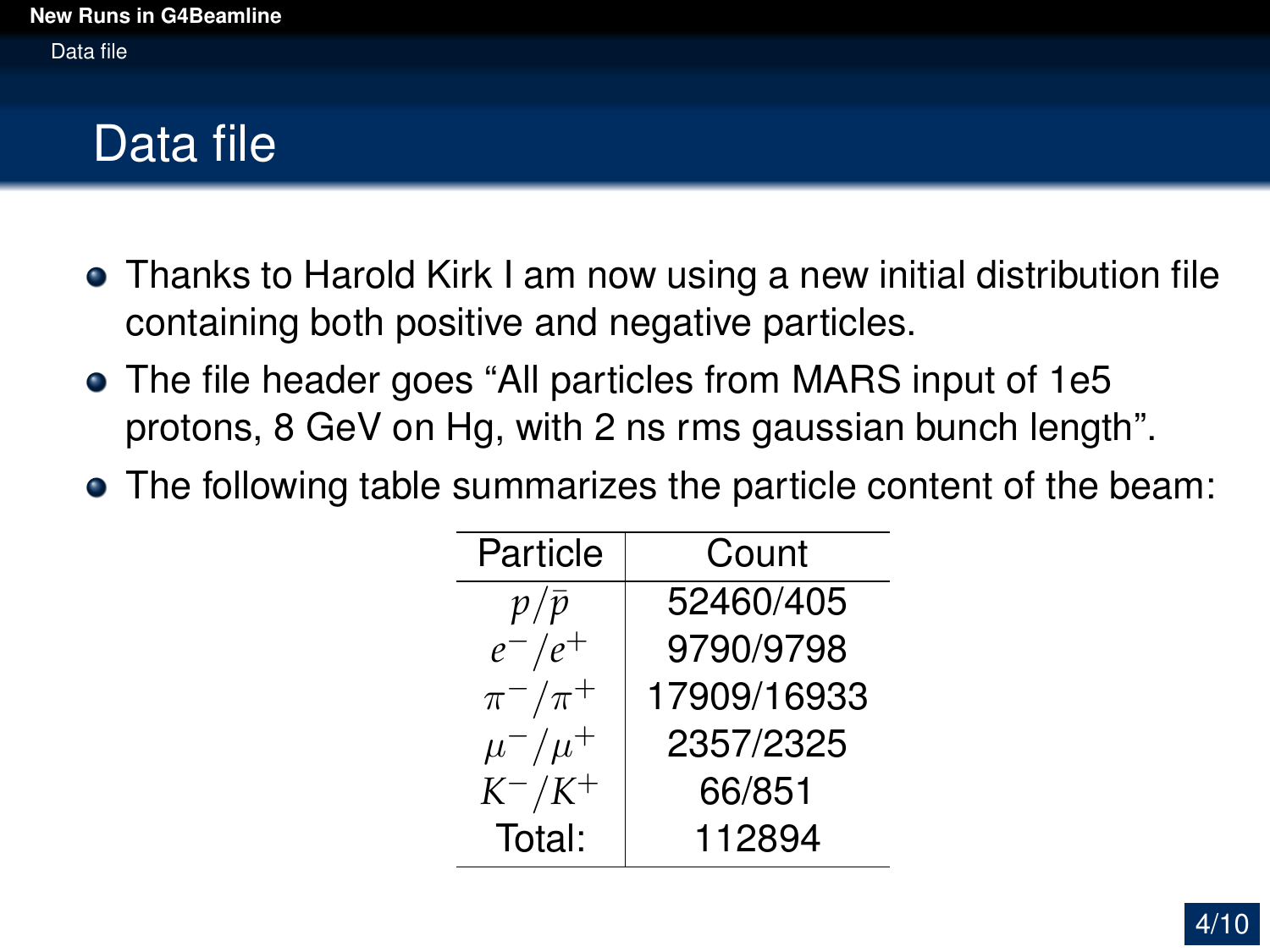# Simulation setup

- l use  $\pi^-/\pi^+$  (34842),  $\mu^-/\mu^+$  (4682) and  $K^-/K^+$  (917) for my simulations.
- Total number of protons on target: 100000 (1e5).
- Below is a table summarizing particle yield after different stages in a typical run (decay and stochastics are on).

<span id="page-4-0"></span>

| Stage                  | $\mu^-/\mu^+$ | Total | $\frac{1}{p}$ | $\mu^-$ / $p$ | $\mu/p$ |
|------------------------|---------------|-------|---------------|---------------|---------|
| <b>After Drift</b>     | 13289/12767   | 26056 | 0.133         | 0.128         | 0.261   |
| <b>After Rotator</b>   | 13687/13155   | 26842 | 0.137         | 0.132         | 0.268   |
| <b>After Cooler</b>    | 7698/7184     | 14882 | 0.077         | 0.072         | 0.149   |
| <b>After Cooler</b>    | 5075/4611     | 9686  | 0.051         | 0.046         | 0.097   |
| $(t > 950 \text{ ns})$ |               |       |               |               |         |
| <b>After Cooler</b>    | 5840/5334     | 11174 | 0.058         | 0.053         | 0.112   |
| $(p>100 \& p<400)$     |               |       |               |               |         |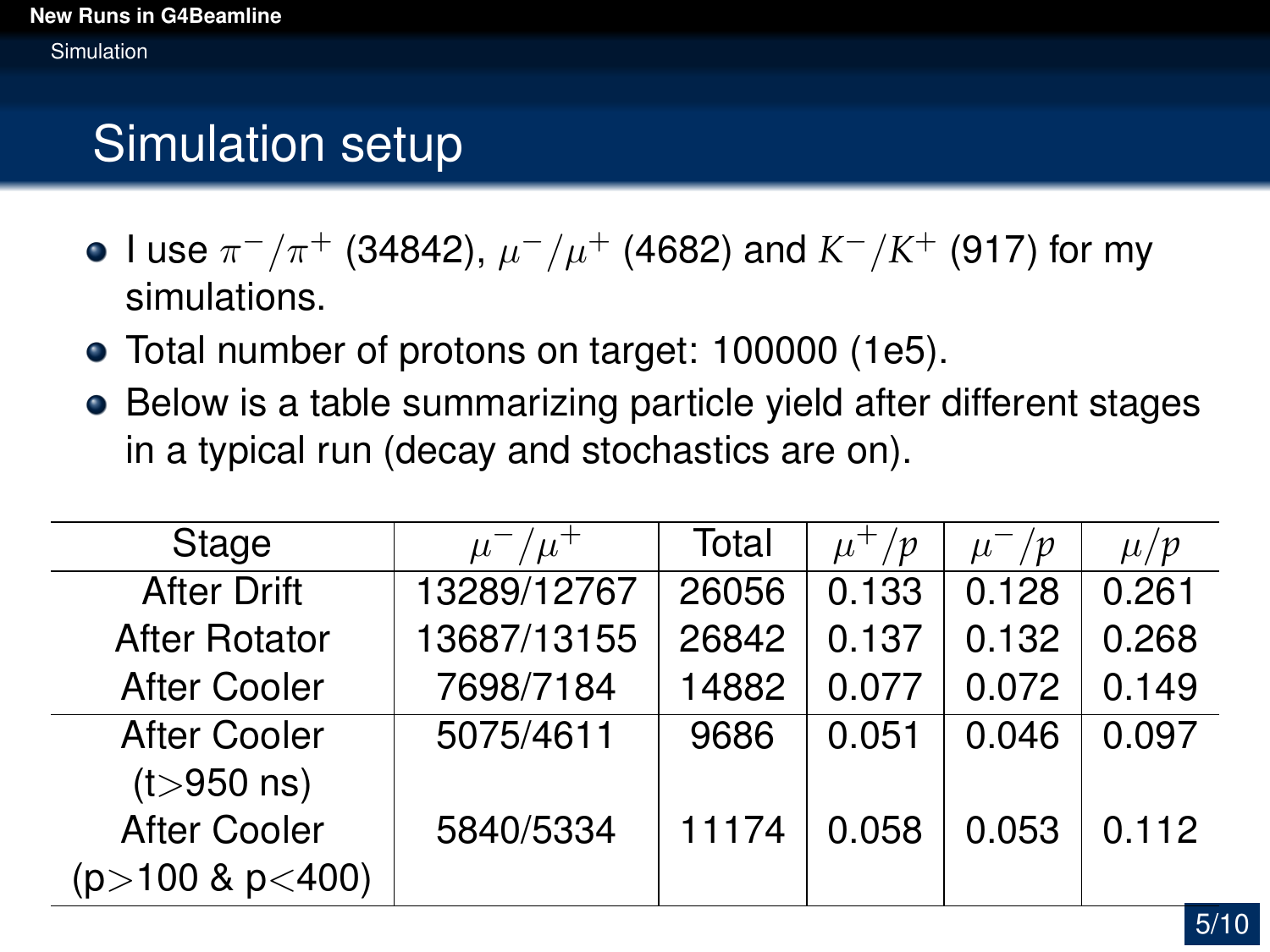#### Muon bunches after cooler



Particle distribution after cooler, baseline frontend lattice, cooler max. gradient =  $16$  MV/m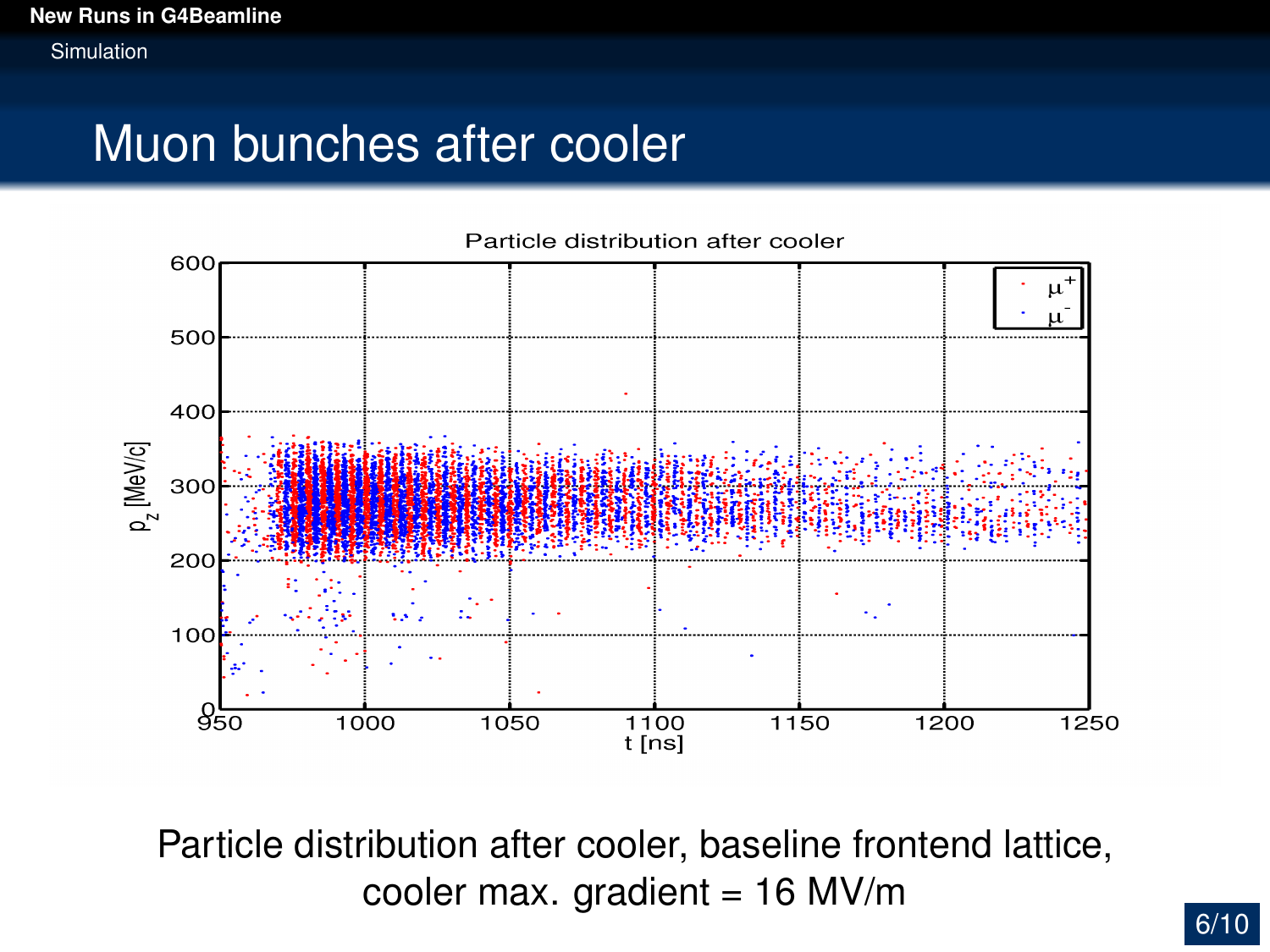## ecalc9 settings

I use the following ecalc9 settings (same as Chris used in ICOOL):

- Particle type: 2  $(\mu^+)$  or  $-2$   $(\mu^-)$
- *pzmin* /*pzmax* : 0.1/0.3 GeV/c
- **o** transverse cuts: 0.015/0.03 m
- $\bullet$  longitudinal cut: 0.15 m
- RF frequency: 201.25 MHz
- sigma cut: 0
- do not subtract out amplitude correlation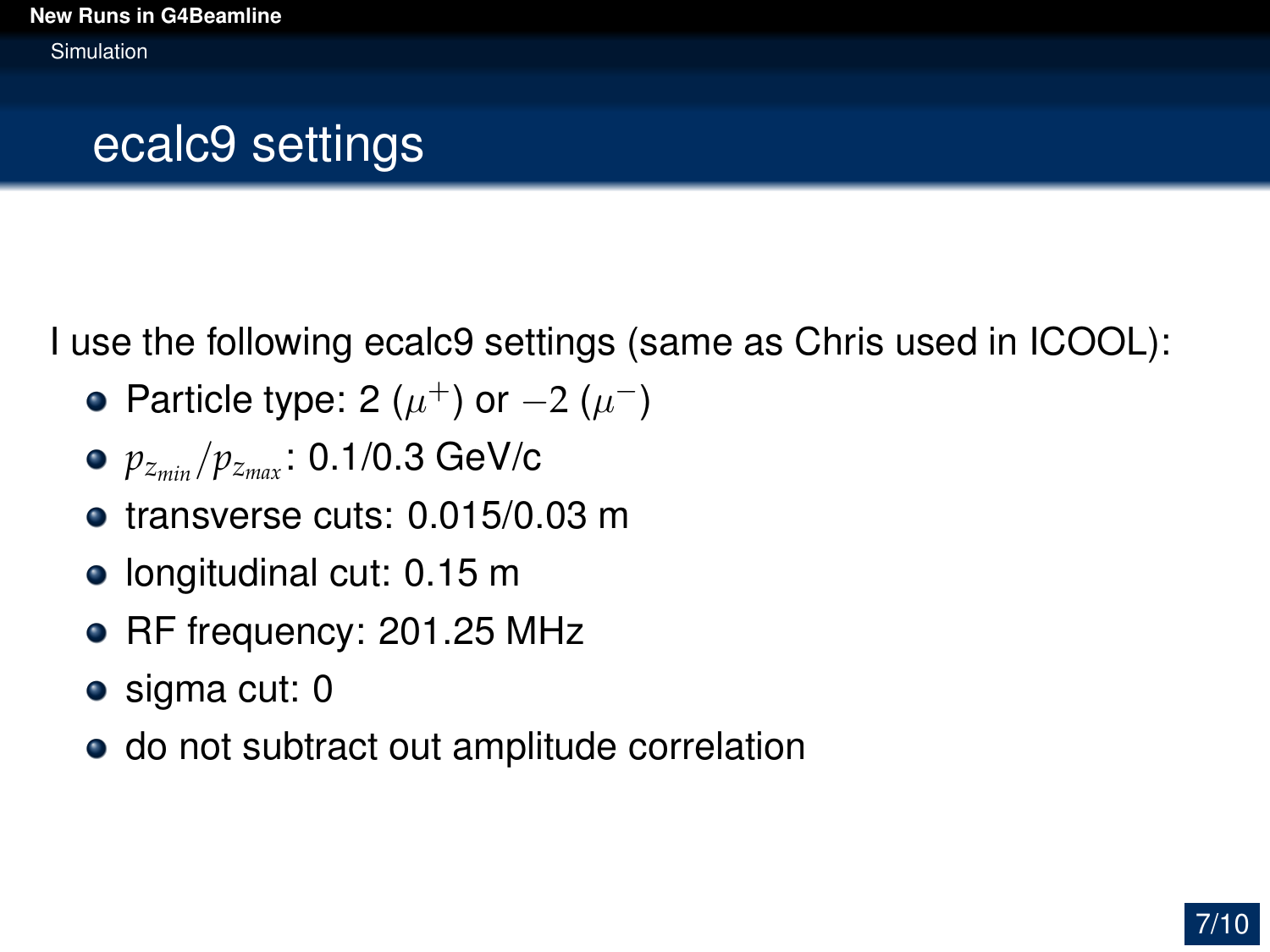#### Transverse emittance compared to ICOOL

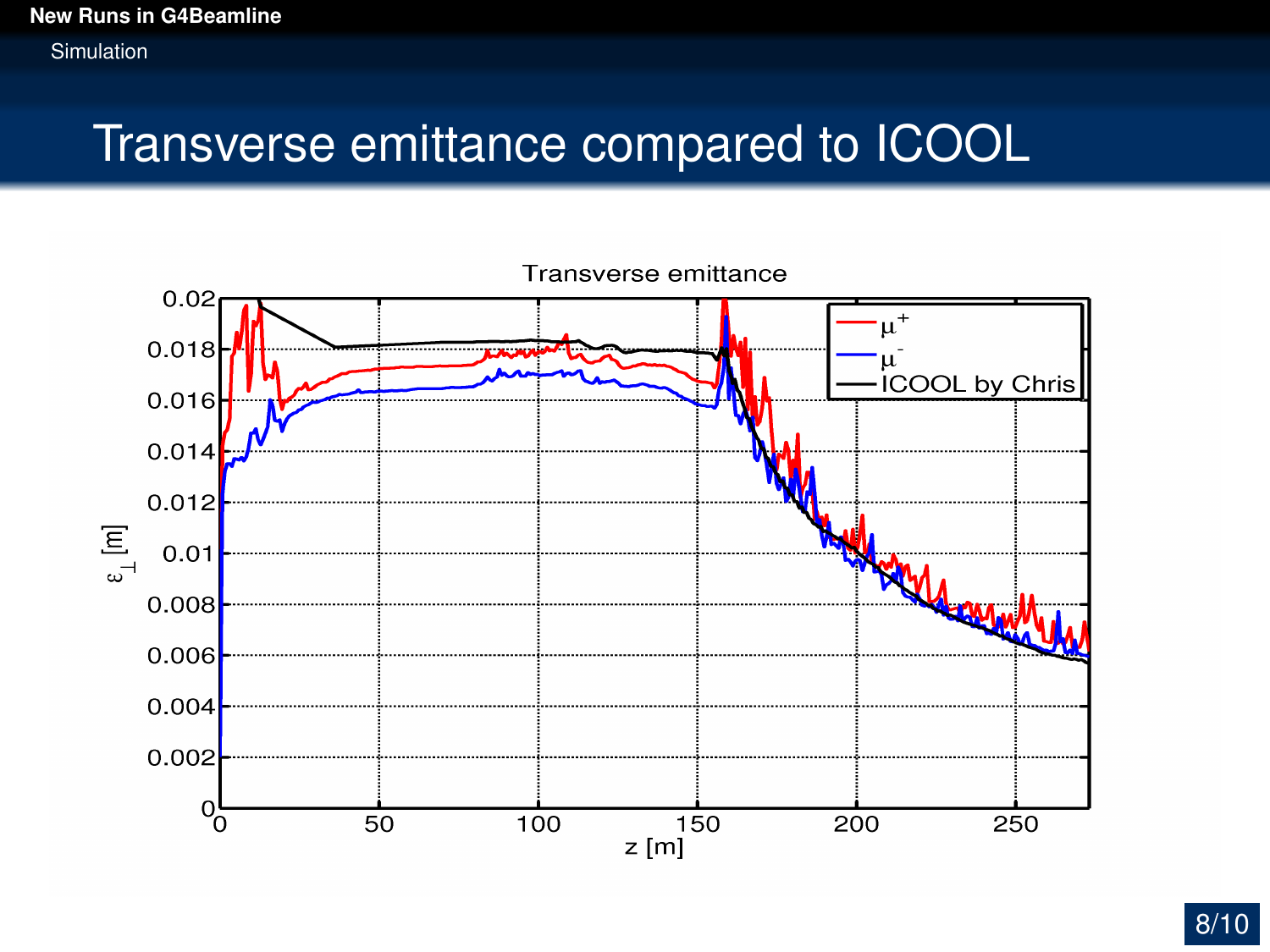#### **[New Runs in G4Beamline](#page-0-0)** Simulation

#### Longitudinal emittance compared to ICOOL